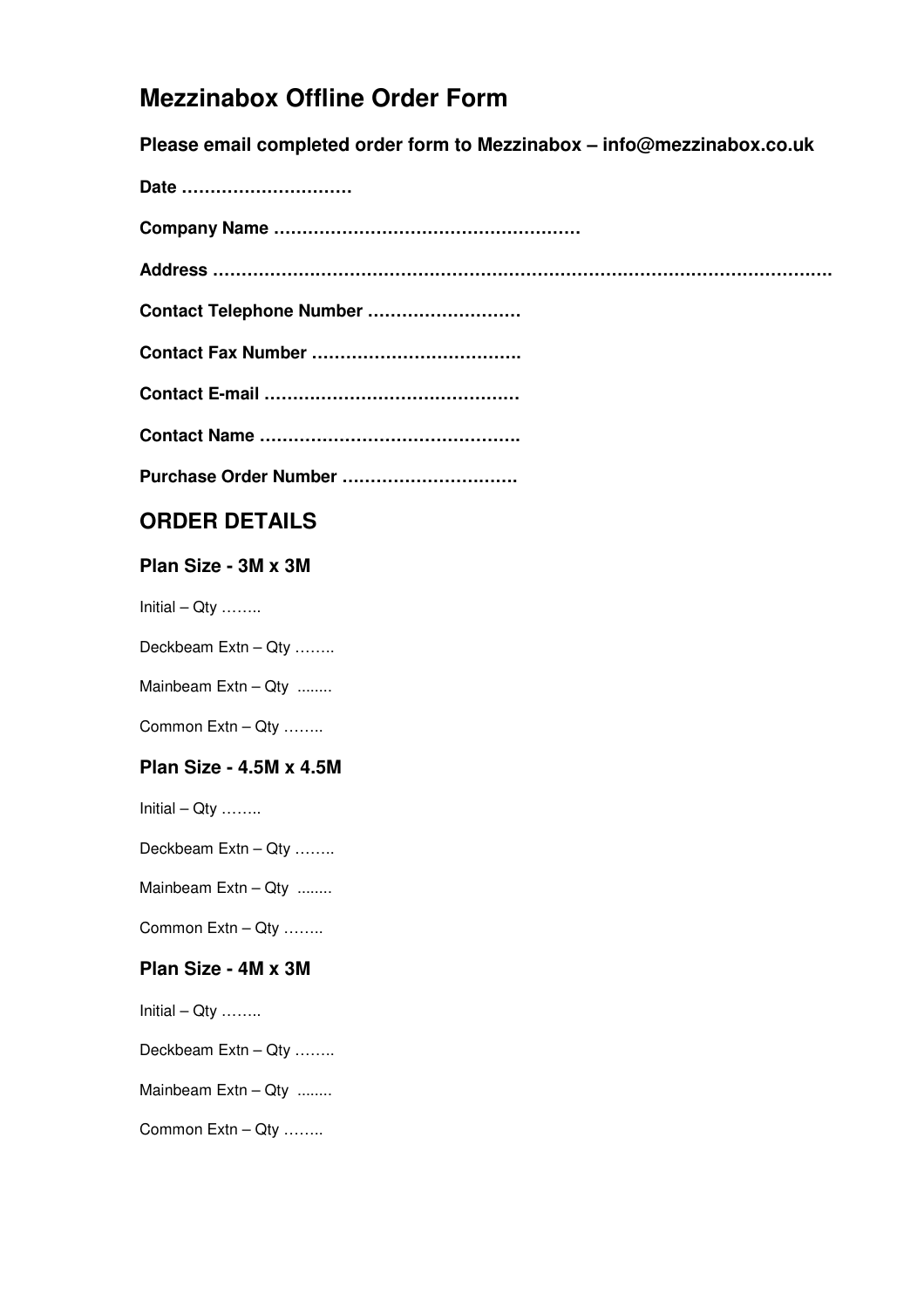#### **Plan Size - 4M x 4M**

 $Initial - Qty$  ........

Deckbeam Extn – Qty ……..

Mainbeam Extn - Qty ........

Common Extn – Qty ……..

#### **Plan Size - 5M x 3M**

Initial – Qty ……..

Deckbeam Extn - Qty ........

Mainbeam Extn – Qty ........

Common Extn – Qty ……..

#### **Plan Size - 5M x 4M**

 $Initial - Qty$  ........

Deckbeam Extn - Qty ........

Mainbeam Extn - Qty ........

Common Extn – Qty ……..

#### **Extras & Ancillary Items**

**Order Code EA1** - Increase Topside Height to 3.5M - Initial Bay – Qty ........

**Order Code EA2** - Increase Topside Height to 3.5M - Extension Bay – Qty ........

**Order Code EA3** - Increase Topside Height to 4.0M - Initial Bay – Qty ........

**Order Code EA4** - Increase Topside Height to 4.0M - Extension Bay - Qty ........

**Order Code EA5** - Up & Over Safety Gate (Includes Wear Plate) – Qty ........

**Order Code EA6** - Sliding Handrail Section – Qty ……..

**Order Code EA7** - Extra Part "K" Staircase (No Landing) - 3M High – Qty ........

**Order Code EA8** - Extra Part "K" Staircase (No Landing) - 3.5M High – Qty ........

**Order Code EA9** - Extra Part "K" Staircase (No Landing) - 4M High - Qty ........

**Order Code EA10** - Extra Top Landing – Qty ……..